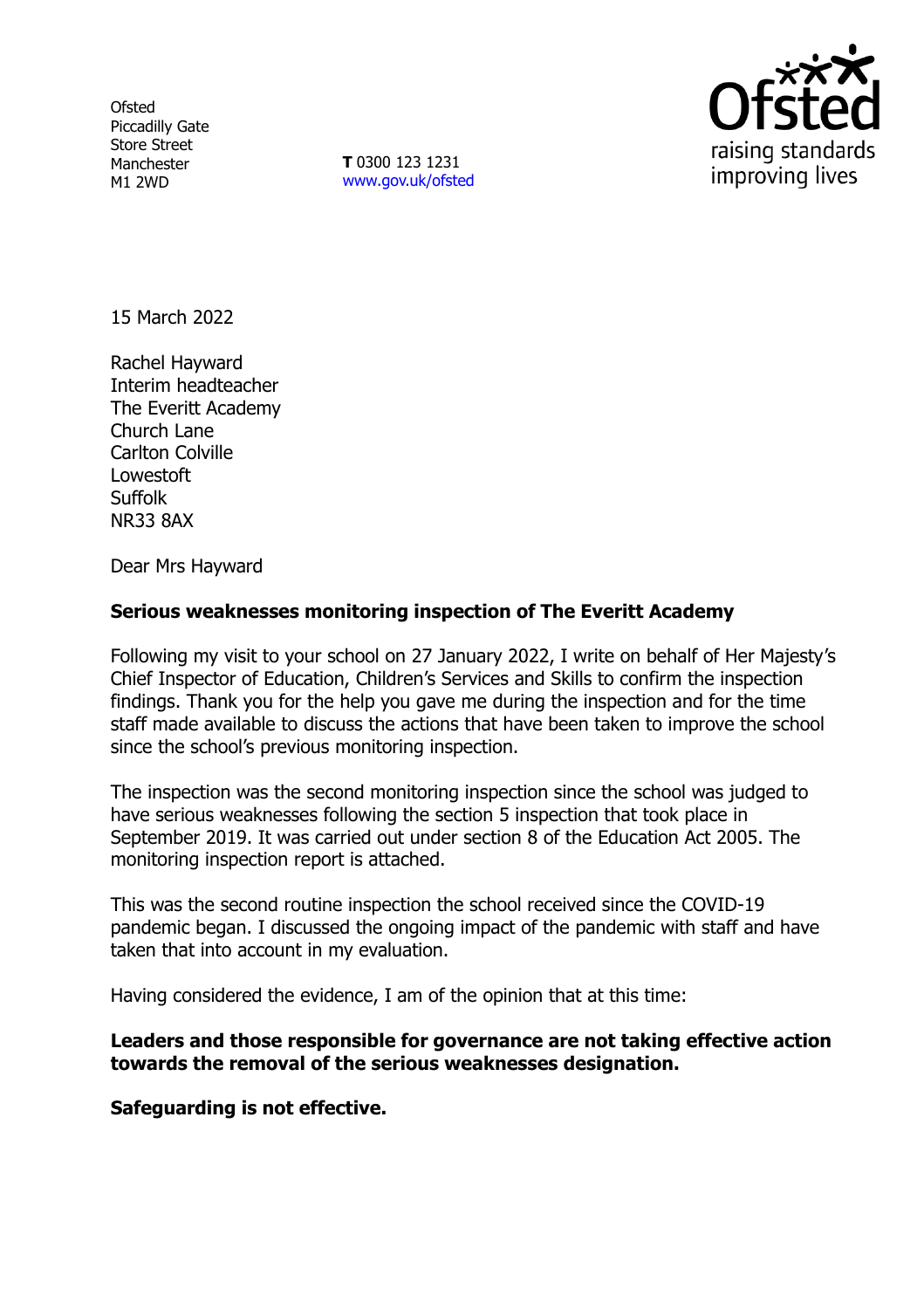

I am copying this letter to the chair of the governing body, the chair of the board of trustees and the chief executive officer of the Catch22 Multi Academies Trust Limited, the regional schools commissioner and the director of children's services for Suffolk. This letter will be published on the Ofsted reports website.

Yours sincerely

Liz Smith **Her Majesty's Inspector**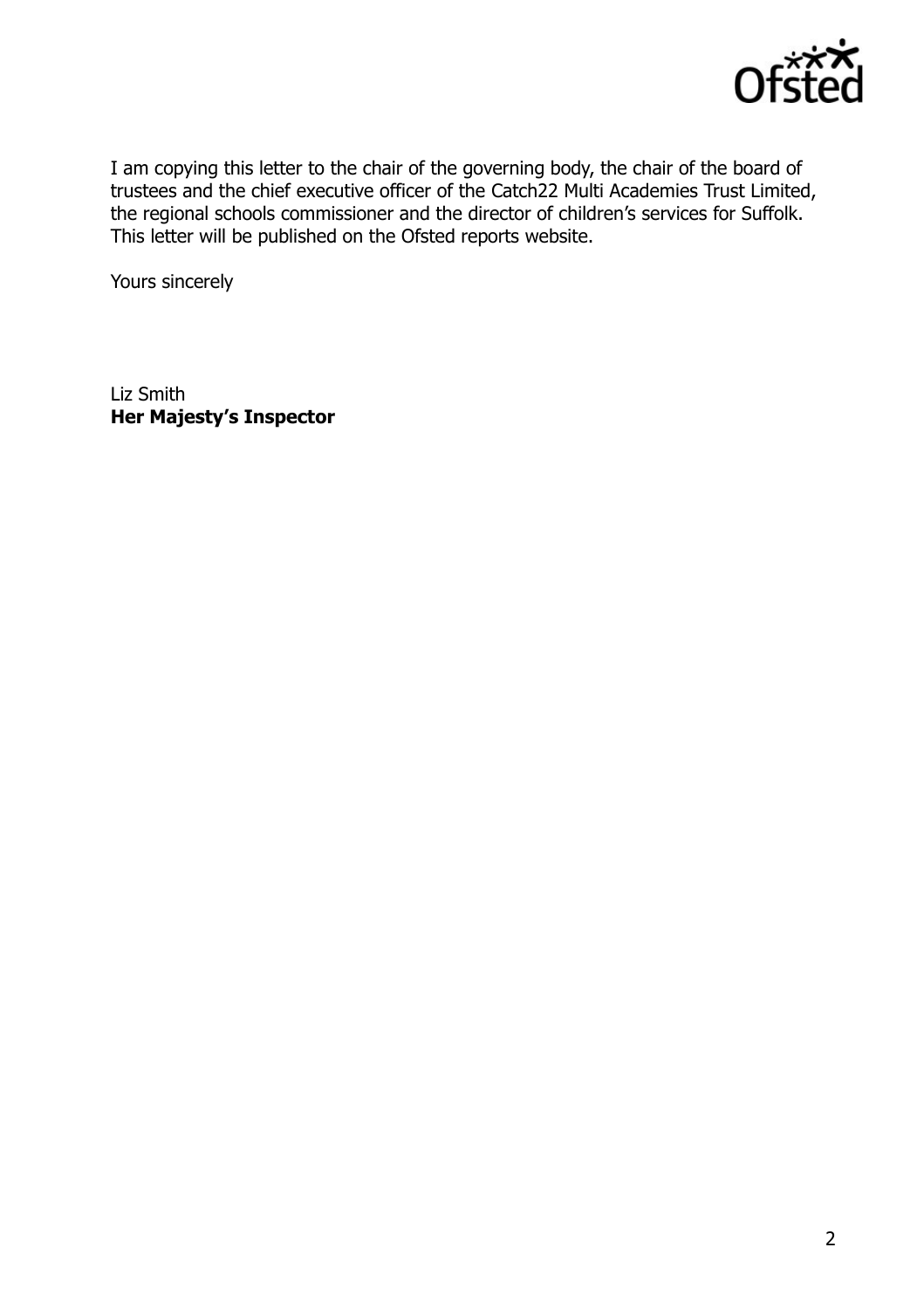

## **Report on the second monitoring inspection on 27 January 2022**

## **Context**

Since the first monitoring inspection in June 2021, there has been a significant change in leadership and staffing. The previous headteacher, deputy headteacher, a teacher and several support staff have left the school. The interim headteacher took up her temporary employment at the beginning of January 2022. A middle leader has stepped into the role of assistant headteacher. There are several temporary appointments, including that of special educational needs coordinator.

Trust leaders from Catch22 are in consultation with another specialist multi-academy trust with a view to transferring the operation of the school later this year.

During the inspection, the inspector focused on safeguarding arrangements and leaders' actions to support pupils' behaviour and attendance at school. Year 9 pupils were not in school due to staff absence related to COVID-19. The inspector spoke to the interim headteacher via a videoconference call at the start of the day.

## **The progress made towards the removal of the serious weaknesses designation**

There has been little progress with addressing the issues raised by the previous section 5 inspection and the first monitoring inspection. Leaders have not made sure that pupils are safe, feel safe and want to attend school. High staff turnover and the impact of selfisolation during the pandemic is making it difficult for leaders to make and sustain improvement. In her own words, the interim headteacher stated, 'The shifting sand with absence is making life hard.' Initiatives stop, only to restart again. This results in little change.

Leaders now have a timetable of lessons for pupils in each year group. They have altered the deployment of staff. Pupils now receive specialist teaching rather than being taught all subjects by one teacher. However, too few pupils attend school to experience these changes. Attendance is unacceptably low. Over three quarters of the school population are persistently absent. While leaders have mapped out what pupils are doing, such as attending an alternative provider or completing online learning, too often leaders expect pupils to be at home. Leaders' expectations of pupils attending school are not high enough. This continues to limit their life chances.

With constant change and few familiar faces, pupils are experiencing heightened anxiety and stress. Due to this, when pupils are on site, this often continues to manifest itself in poor behaviour. The number of behaviour incidents increased in the second half of the autumn term and suspensions, although reducing, are still high. Recently, leaders have involved external agencies to help control behaviour due to the number of incidents of serious violence. Staff continue to experience physical assault.